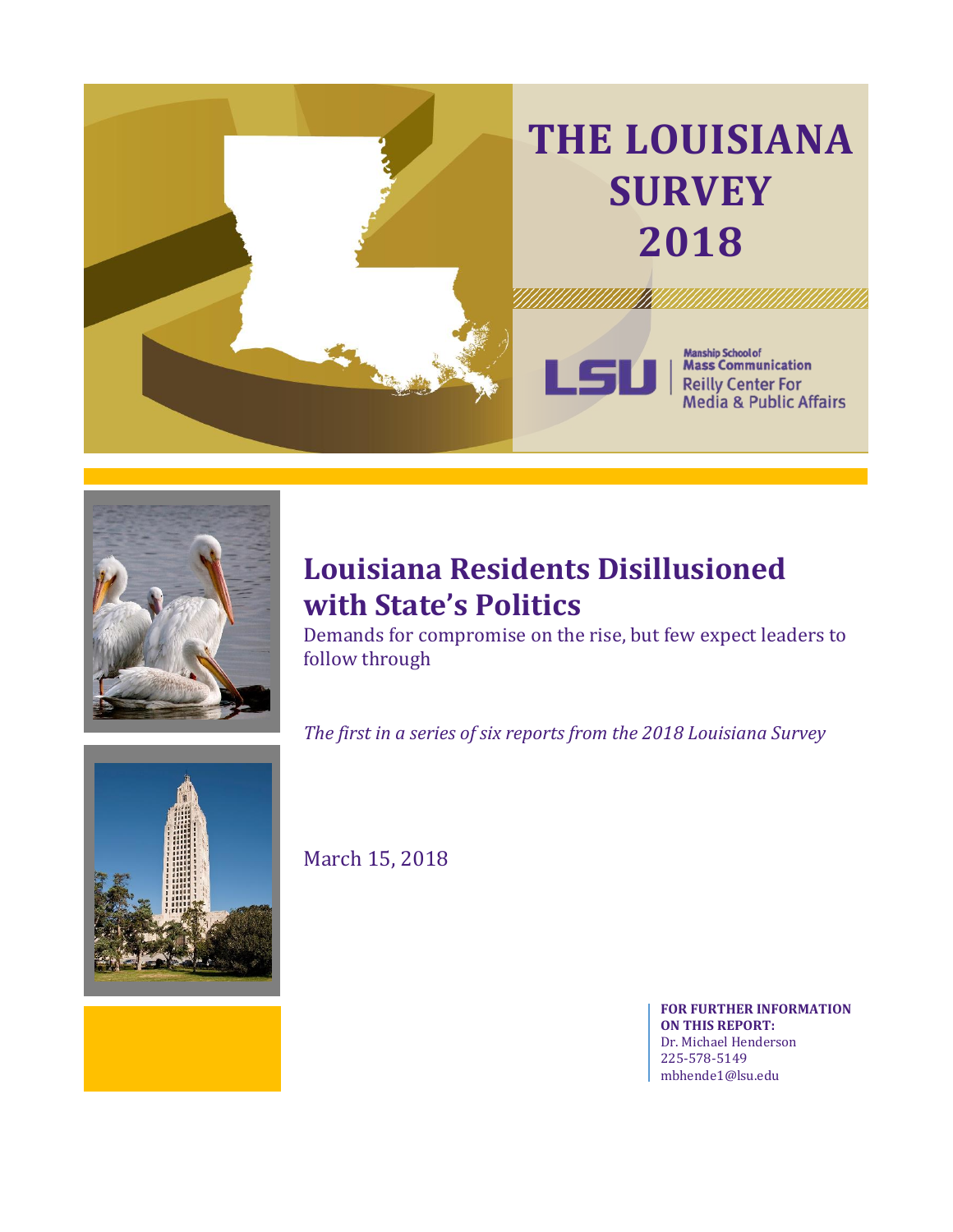## **Reilly Center for Media & Public Affairs**

The Reilly Center for Media & Public Affairs, an integral part of Louisiana State University's Manship School of Mass Communication, uses the intellectual muscle of the school's faculty to help solve practical problems and advance good government initiatives. The Reilly Center's mission is to generate thoughtful programs, dialogue, and research about social, economic, and political affairs, as well as the developing role of the media in American society. The Center is committed to advancing the Manship School's national leadership in media and politics.

The Center's agenda is diverse and fluid – from the annual John Breaux Symposium, which brings in national experts to discuss a topic that has received little or no attention, to conducting the annual *Louisiana Survey*, a vital resource for policymakers, which tracks advancements and regressions of citizen attitudes about state services. The Center's role, within the state's flagship university, is to respond quickly to the needs of state governance in addressing challenges facing Louisiana, particularly in times of crisis such as during Hurricanes Katrina and Rita and the 2010 Deepwater Horizon oil spill. Its action-oriented and partnership-driven philosophy underscores the Reilly Center's dedication to tackling ideas and issues that explore the relationship of media and the public in democratic society.

For Further Information on the Reilly Center:

Jenee Slocum, Director 225-938-9333 jenee@lsu.edu

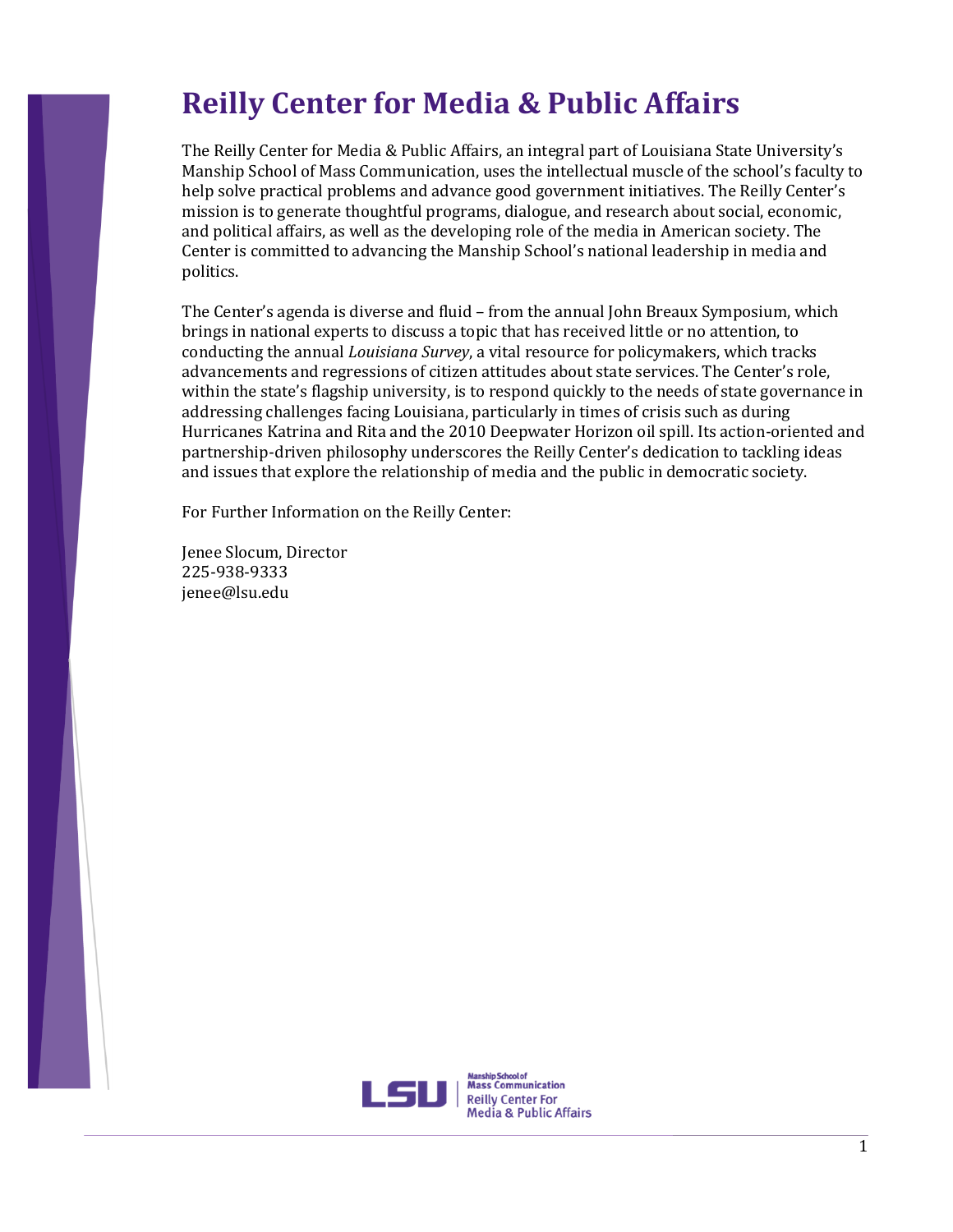## **About the Louisiana Survey**

The *2018 Louisiana Survey* is the seventeenth in an annual series sponsored by the Reilly Center for Media & Public Affairs at Louisiana State University's Manship School of Mass Communication.

The mission of the *Louisiana Survey* is to establish benchmarks as well as to capture change in residents' assessments of state government services. The survey is further dedicated to tracking public opinion on the contemporary policy issues that face the state. Each iteration of the *Louisiana Survey* contains core items designed to serve as barometers of public sentiment, including assessments of whether the state is heading in the right direction or wrong direction, perceptions about the most important problems facing the state, as well as evaluations of public revenue sources and spending priorities.

In the *2018 Louisiana Survey*, this core is supplemented by measures of perceptions of political polarization in the state and support for compromise; trust in government and media; opinion on proposals to address the state's "fiscal cliff;" beliefs about the role of government in business and the economy; approval of major recent policy developments such as criminal justice reform and Medicaid expansion; and beliefs about gender discrimination and sexual harassment.

As part of an effort to ensure that the *Louisiana Survey* fulfills its public service mission, the research team solicited input about topics for the survey from members of the government and policy community across the political spectrum. Additionally, the research team drew upon expertise in public policy and polling from Louisiana State University faculty. These advisors provided invaluable insight into the design of the questionnaire and in identifying the contemporary policy questions that could most benefit from an understanding of the public's views. While we are indebted to them for their time and contributions, they bear no responsibility for any mistakes in the questionnaire, analysis, or interpretation presented in this report.

We especially thank the Reilly Family Foundation for their generous support and vision in helping to create the Louisiana Survey.

#### **Principal Authors**

Michael Henderson Assistant Professor, Manship School of Mass Communication Director, Public Policy Research Lab

Belinda Davis

Associate Professor, Department of Political Science, College of Humanities & Social Sciences Associate Director, Public Policy Research Lab

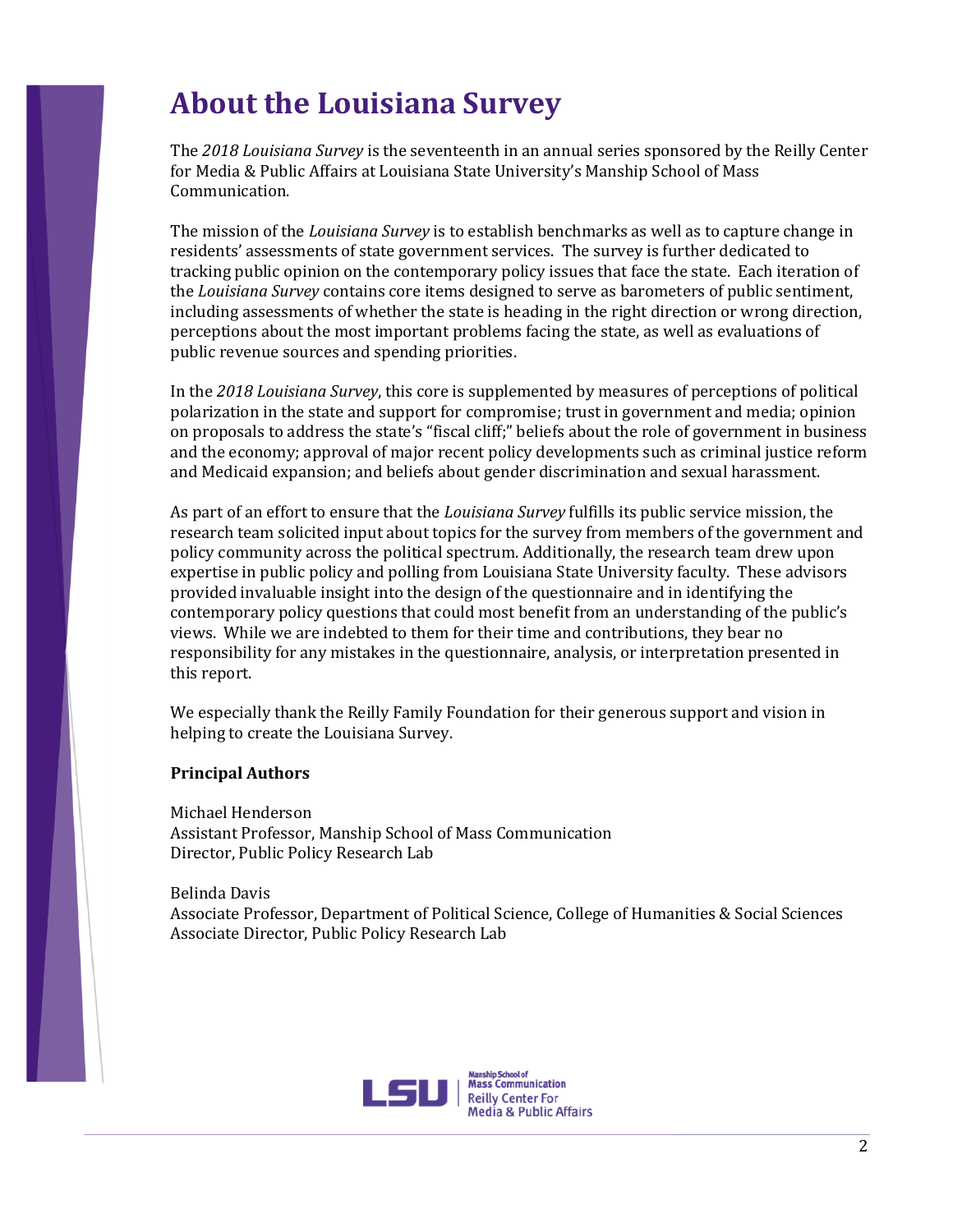## **Overview**

The *2018 Louisiana Survey*, a project of the Reilly Center for Media & Public Affairs, reveals many signs that the people of Louisiana are disillusioned with the state's politics:

- The call for elected leaders to compromise with those they disagree with is on the rise, but few state residents believe their leaders will actually work together. Sixty percent prefer elected officials in state government who share their positions on important issues to work with other elected officials they disagree with – even if it results in some disliked policies. This is an increase of more than ten percentage points since 2016. However, only 18 percent think Republicans and Democrats in state government will actually work together on solutions for Louisiana's challenges.
- **Pessimism about the state is on the rise as the share of residents saying the state is heading** in the wrong direction increased by ten percentage points since last year.
- State residents see a growing divide between the political parties. Overall, 73 percent say the state is more politically divided these days than in the past.
- Few state residents trust state government or the political wisdom of their fellow Louisianans. Only 22 percent trust state government to do what is right always or most of the time. Sixty-six percent say they do not have very much confidence or have no confidence in the wisdom of the people of Louisiana when it comes to making political decisions.
- Many state residents question their impact on state government. Just 51 percent say "ordinary citizens can do a lot to influence the government of Louisiana if they are willing to make the effort," and 70 percent say "most elected officials in Louisiana don't care what people like me think."
- Concerns about the economy top the public's list of priorities, with 22 percent naming topics such as the economy, jobs, or wages when asked about the most important problem facing the state. Additionally, 66 percent say good jobs are difficult to find in their communities. At the same time, few have experienced an economic downturn, with 59 percent saying they are getting along financially about as well as a year ago.
- Public confidence in state government to effectively deal with the most important problems remains low with 37 percent saying they are "very" or "somewhat" confident, near where it has lingered since 2014.

The *2018 Louisiana Survey* was administered over the telephone from January 26 to March 3, 2018, to both landline and cell phone respondents. The project includes a representative sample of 852 adult Louisiana residents. The total sample has a margin of error of  $+/-3.4$ percentage points.

This is the first in a series of six releases on results from the *2018 Louisiana Survey*.

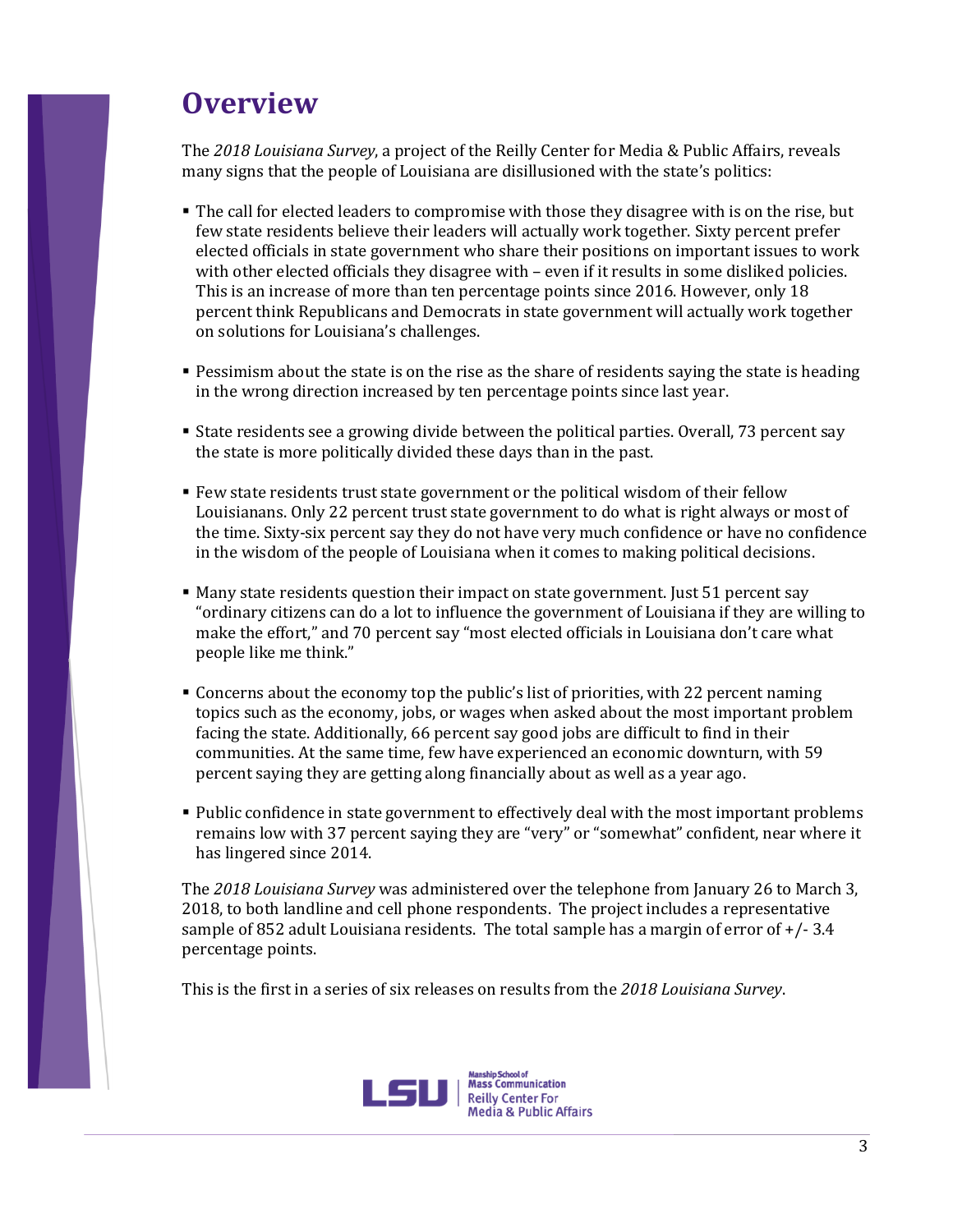## **Most want leaders to compromise, but few expect it**

Louisiana residents increasingly want to see their elected officials compromise, but few expect to see them work together. Six in ten Louisiana residents prefer elected officials in state government who share their positions on important issues to work with other elected officials they disagree with, even if it results in some disliked policies, rather than to stand up for their positions at the cost of getting little done. When the *Louisiana Survey* last asked this question two years ago, state residents split nearly evenly between compromise and standing up for positions (Figure 1).<sup>1</sup>

Even as more state residents are calling for greater compromise, only 18 percent think Republicans and Democrats in state government actually will work together on solutions for Louisiana's challenges. A large majority (79 percent), instead, expect the parties to bicker and oppose each other even at the expense of solving problems.

#### **Figure 1: Support for compromise gains ground**

Percent saying elected officials in state government who share their positions on important issues should \_\_\_\_\_\_



SOURCE: *2016* & *2018 Louisiana Survey*

 $\overline{\phantom{0}}$ <sup>1</sup> Respondents were randomly assigned either to this question or to a similar question that replaces the clause, "even if that means little gets done in state government," with the clause "even if that keeps government from solving the problems facing the state." The purpose of the randomization is to test whether the former version measures a predisposition

to prefer less government activity rather than support for compromise. Differences between the two versions are negligible. When using the latter wording, 62 percent prefer elected officials working with those they disagree with and 32 percent prefer elected officials to stand up for their positions.

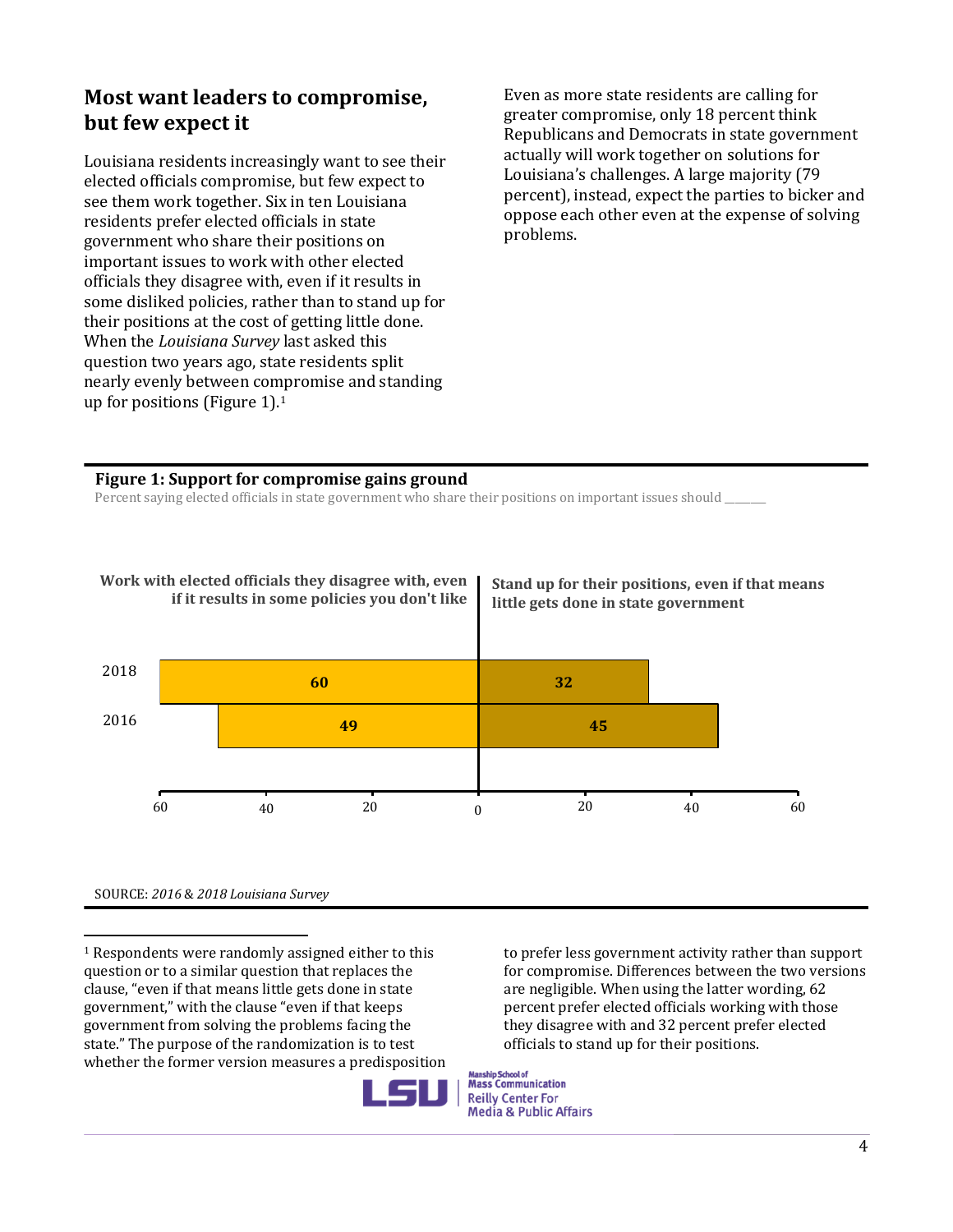

#### **Figure 2: "Wrong direction" once again outpaces "Right direction"**

### **More pessimism about direction of Louisiana**

More Louisiana residents think the state is heading in the wrong direction than think it is heading in the right direction, a return to a familiar pattern from recent years (Figure 2). Since 2013, public mood about the direction of the state has generally tilted negatively. Opinion reversed course last year for the first time in several years. This year, however, half of the state's residents now say Louisiana is heading in the wrong direction.

Democrats are driving the shift in public mood. A year ago, Democrats leaned in a positive direction by seven points: 47 percent right direction and 40 percent wrong direction. Now, Democratic opinion heavily tilts in a negative direction by 17 points: 36 percent right direction and 53 percent wrong direction.

The shift among Republicans and independents is more muted. The balance of opinion among Republicans went from ten points in a positive direction in 2017 (48 percent right direction and 38 percent wrong direction) to nearly even in 2018 (43 percent right direction and 44 percent negative direction). Today, more Republicans than Democrats now think the state is heading in the right direction.

Independents are similar to Democrats with 38 percent saying the state is heading in the right direction and 51 percent saying it is heading in the wrong direction.

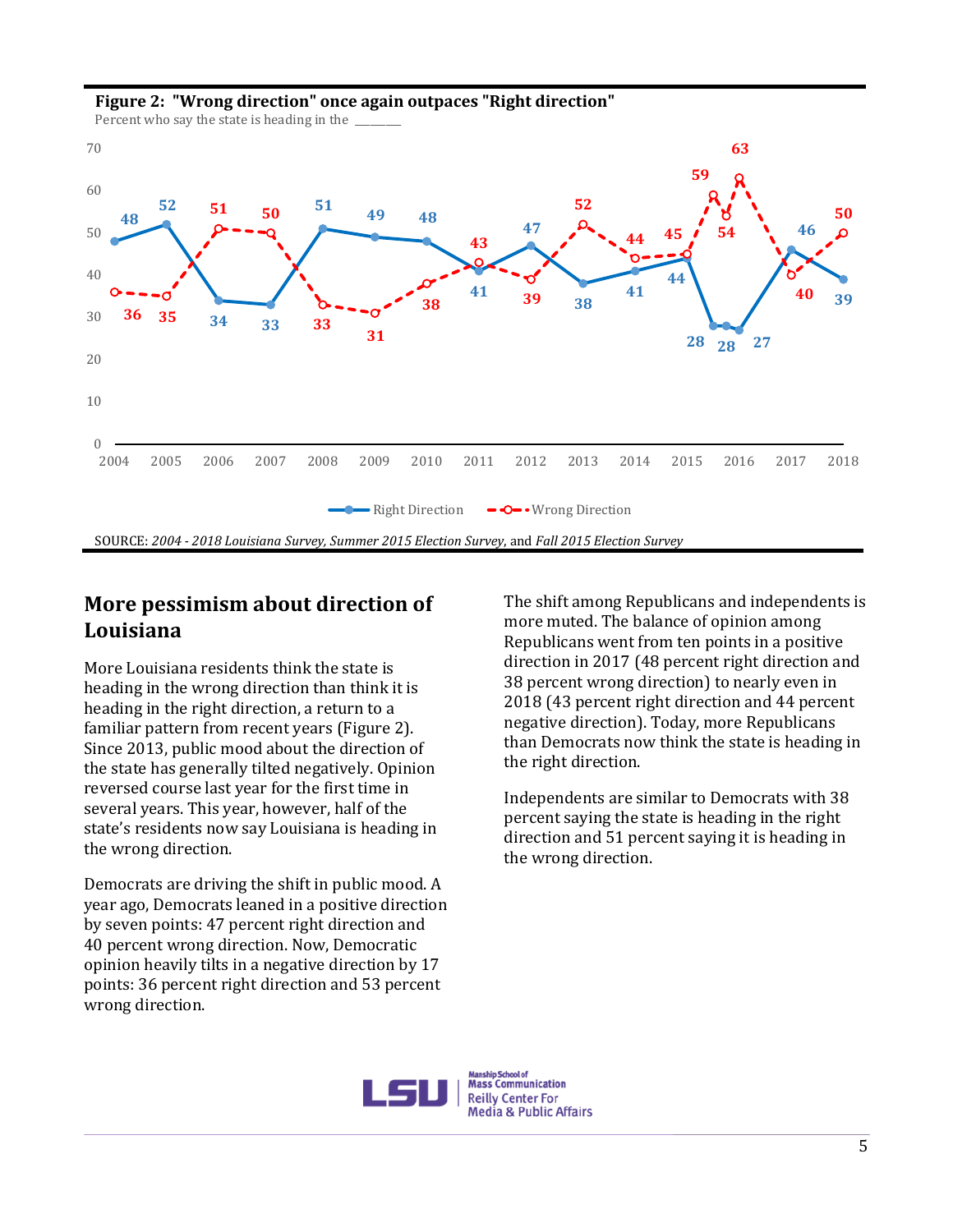## **Public sees widening partisan divide**

The people of Louisiana see partisan polarization growing in the state. Overall, 73 percent say the state is more politically divided these days than in the past. Similar shares of Democrats (76 percent), Republicans (73 percent), and independents (71 percent) see this growing political divide.

The survey also asked respondents to identify the ideology of the "Republican Party in Louisiana" and the "Democratic Party in Louisiana," as well as their own ideology. Respondents answered using a seven point scale: "very liberal" (1), "liberal" (2), "somewhat liberal" (3), "moderate" (4), "somewhat conservative" (5), "conservative" (6), or "very conservative" (7).

Generally, partisans see their own party as more moderate than the opposing party. Additionally, Democrats see themselves as more moderate than Republicans see themselves (Figure 3).

For example, the typical Democrat sees the Democratic Party in Louisiana as "moderate" on this scale, but sees the Republican Party in Louisiana as "conservative," which is *two* points away from the moderate position. The typical Republican, meanwhile, sees his own party as "somewhat conservative," *one* point to the right of the moderate position, but sees the Democratic Party as *two* points from the moderate position on the other side.

The typical Democrat also sees herself as "somewhat liberal," which is *one* point from the moderate position, while the typical Republican sees himself as "conservative," which is *two* points from the moderate position.

Taken together, these responses reveal that Republicans see a larger gap between themselves and the Democratic Party, than Democrats see between themselves and the Republican Party. Further, this perceived gap is even larger than the actual gap between where Democrats and Republicans see themselves.

#### **Figure 3: Partisans see opposing party as more extreme than own party**

Median placement of self and political parties in Louisiana on seven point ideology scale



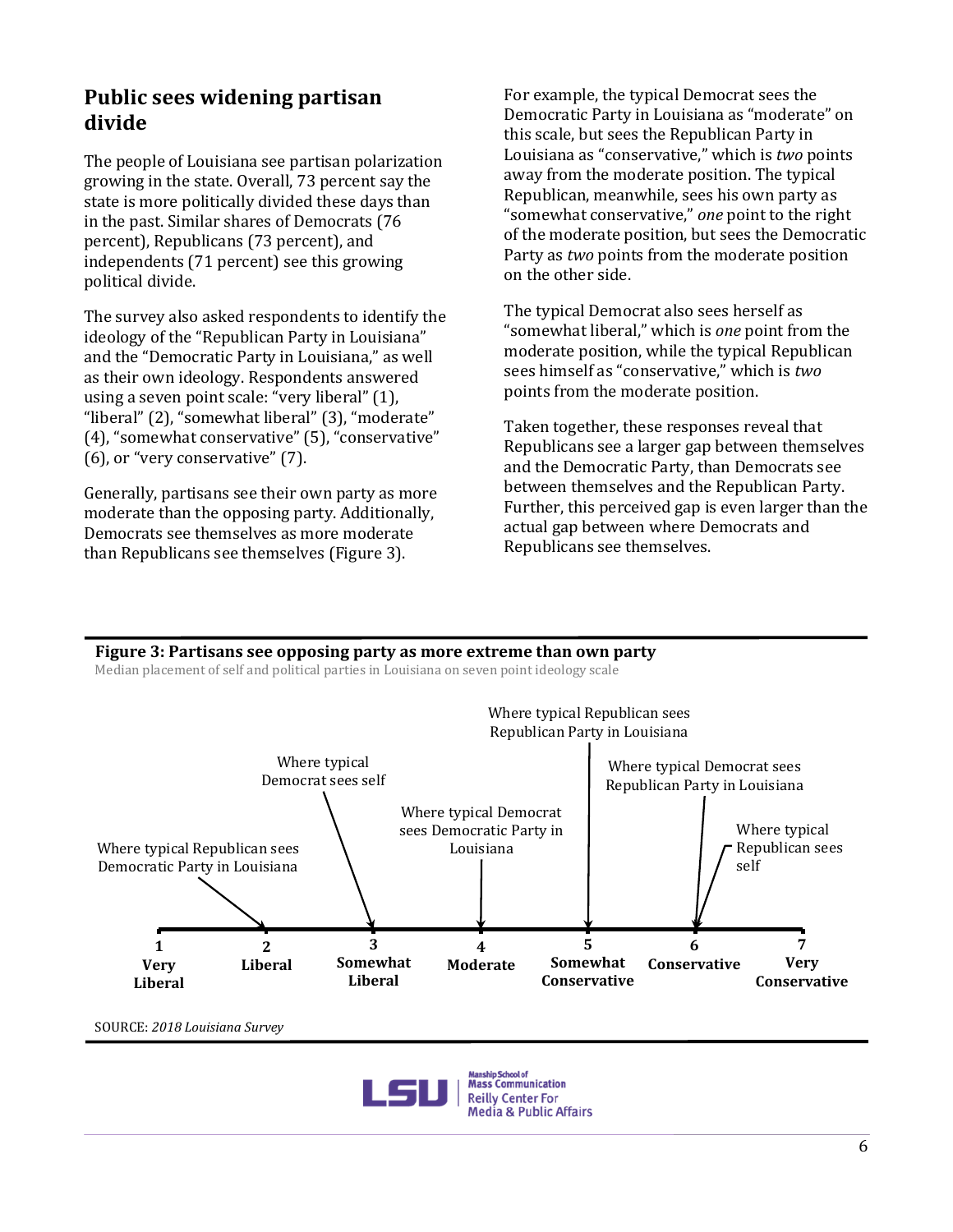## **Trust in state government low**

Very few Louisiana residents think they can trust the state government of Louisiana to do what is right "just about always" (3 percent) or "most of the time" (19 percent). Instead, most say they trust state government only "some of the time" (64 percent) or "never" (14 percent).

Both Democrats and Republicans express low levels of trust in state government. Fifty-nine percent of Democrats trust state government only some of the time, and 15 percent say they never trust state government. Republicans are a bit more likely than Democrats to say they can only trust state government some of the time (70 percent), but they are also less likely to say they can never trust state government (8 percent).

### **Trust in political wisdom of people of Louisiana also low**

Fewer than one in three state residents have a "very great deal" or "good deal" of trust and confidence in the wisdom of the people of Louisiana when it comes to making political decisions. A majority (51 percent) say they have "not very much" trust and confidence in the political wisdom of their fellow state residents, and another 15 percent say they have "none at all."

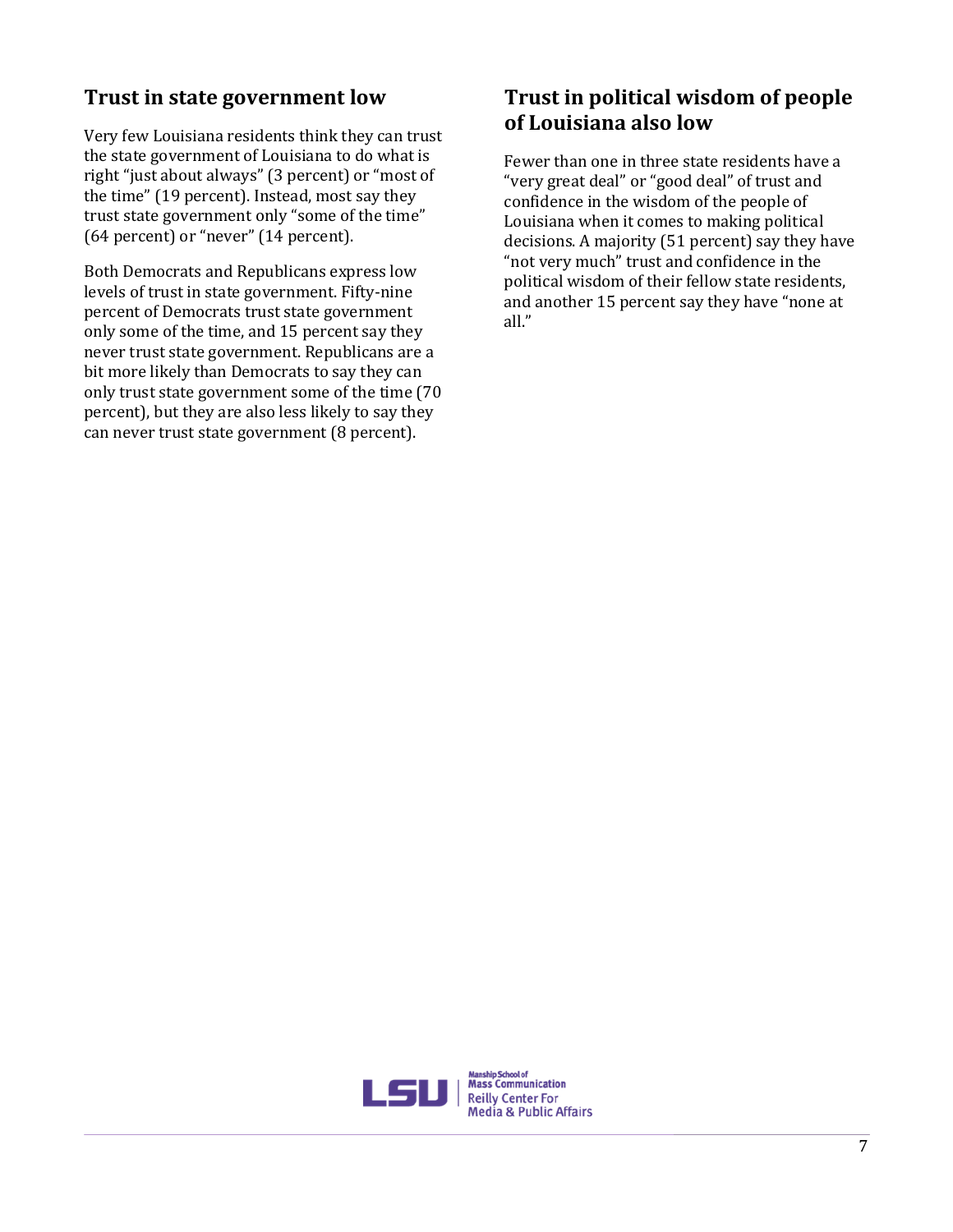#### **Figure 4: Public divided on ability to influence government in the state, and most doubt elected officials care what they think**



"don't know." For both questions, these shares are two percent of respondents. SOURCE: *2018 Louisiana Survey*

## **Many question ability to influence government in the state**

Louisiana residents are divided over whether they can influence government in the state. When asked which statement comes closer to their own views, 51 percent say "ordinary citizens can do a lot to influence the government of Louisiana if they are willing to make the effort," and 47 percent say "there's not much ordinary citizens can do to influence the government in Louisiana" (Figure 4).

Although there is a modest difference across parties over capacity to influence government – 56 percent of Democrats and 50 percent of Republicans say ordinary citizens can influence government in Louisiana – much larger differences cut across socio-economic status. Among the college-educated, 60 percent say ordinary citizens can influence government, but this share drops to 40 percent among those with only a high school diploma or less education.

Louisiana residents are more skeptical about whether elected officials care what they think. When asked which statement comes closer to their own views, 70 percent say "most elected officials in Louisiana don't care what people like me think," and just 28 percent say "most elected officials in Louisiana care what people like me think."

Democrats (70 percent) are somewhat more skeptical than Republicans (62 percent) about whether elected officials are listening to them, and independents (76 percent) are even more so. However, majorities across all major party groups do not think elected officials care much about what they think. There is also a significant racial divide with more blacks (75 percent) than whites (66 percent) saying elected officials don't care about what they think.

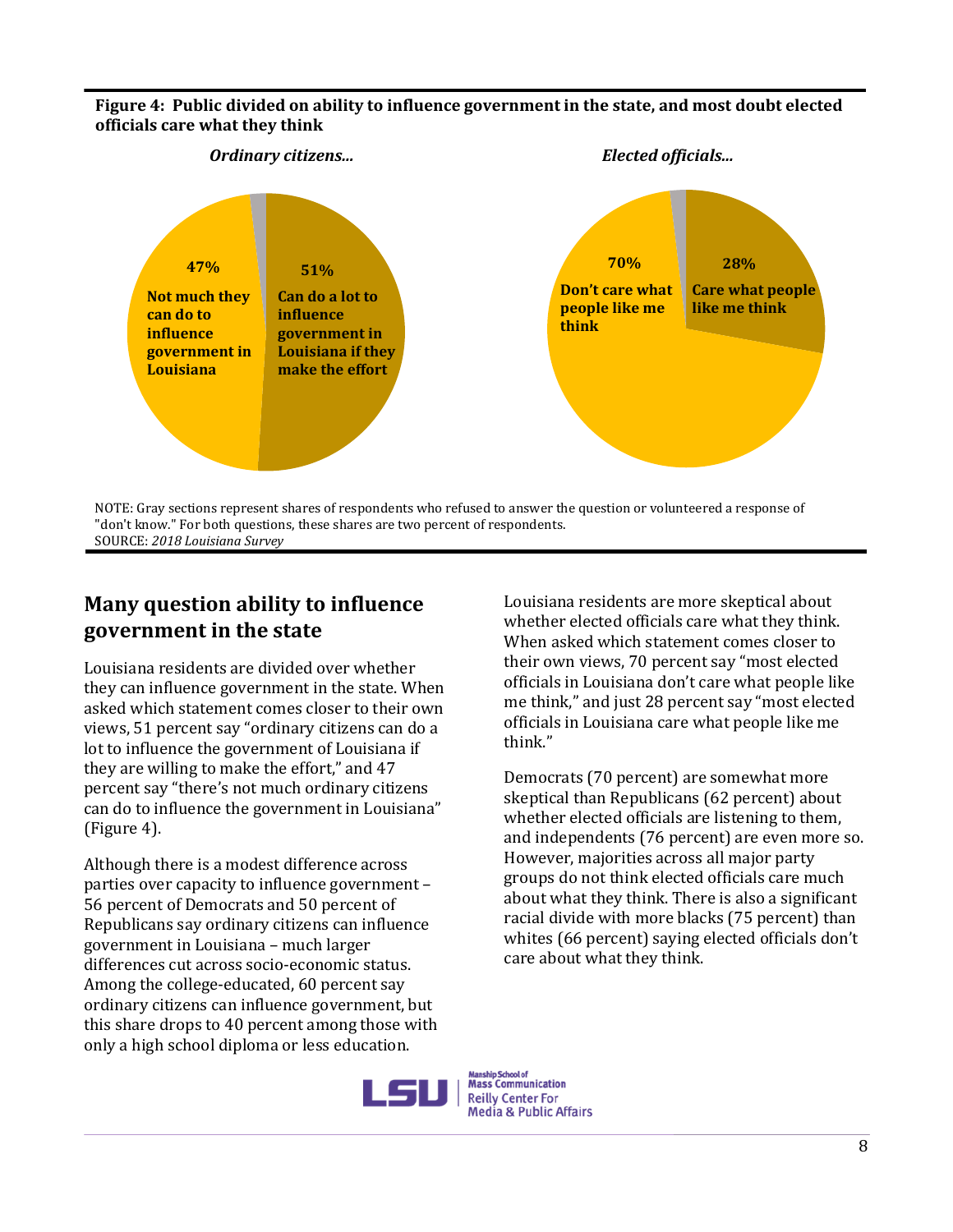## **Economic issues top list of concerns**

Concerns about the economy top the public's list of priorities, with 22 percent naming topics such as the economy, jobs, wages, the cost of living, poverty, or economic inequality when asked to name the most important problem facing the state in an open-ended format (Figure 5). The most common responses of this type are general references to the economy or to jobs, which collectively make up three-fourths of responses in the economic issues category. Approximately 15 percent of responses in this category refer to topics related to poverty or economic inequality, and another 9 percent refer to wages or income.

Budget issues are nearly as prominent, with about one in five Louisiana residents naming topics such as the budget, taxes, or spending. Among all responses in this category, about 19 percent specifically refer to taxes or revenue with four percent specifically saying that taxes are too high and five percent specifically saying that tax revenue is too low. The remaining ten percent of budget responses that refer to taxes do not indicate sentiment about whether taxes are too high or too low. Among all responses referencing budget issues, 26 percent specifically mention spending – including 13 percent saying spending is too high and six percent saying spending is too low. The remaining seven percent of budget responses that explicitly refer to spending do not indicate sentiment about whether spending is too high or too low.

Education rounds out the top three most important problems. Sixteen percent of respondents named education issues, including references to K-12 education and higher education.

#### **Figure 5: Economy, budget top priorities**

Percent saying is state's most important problem



NOTE: Verbatim responses to open-ended question ("In your opinion, what do you think is the single most important problem facing the state of Louisiana?") are coded into categories. Percentages do not sum to 100 because up to four responses are coded for respondents who mentioned multiple issues. All topics with more than one percent of sample are displayed. Topics named by fewer than one percent of sample are combined into "other" category. SOURCE: *2018 Louisiana Survey*

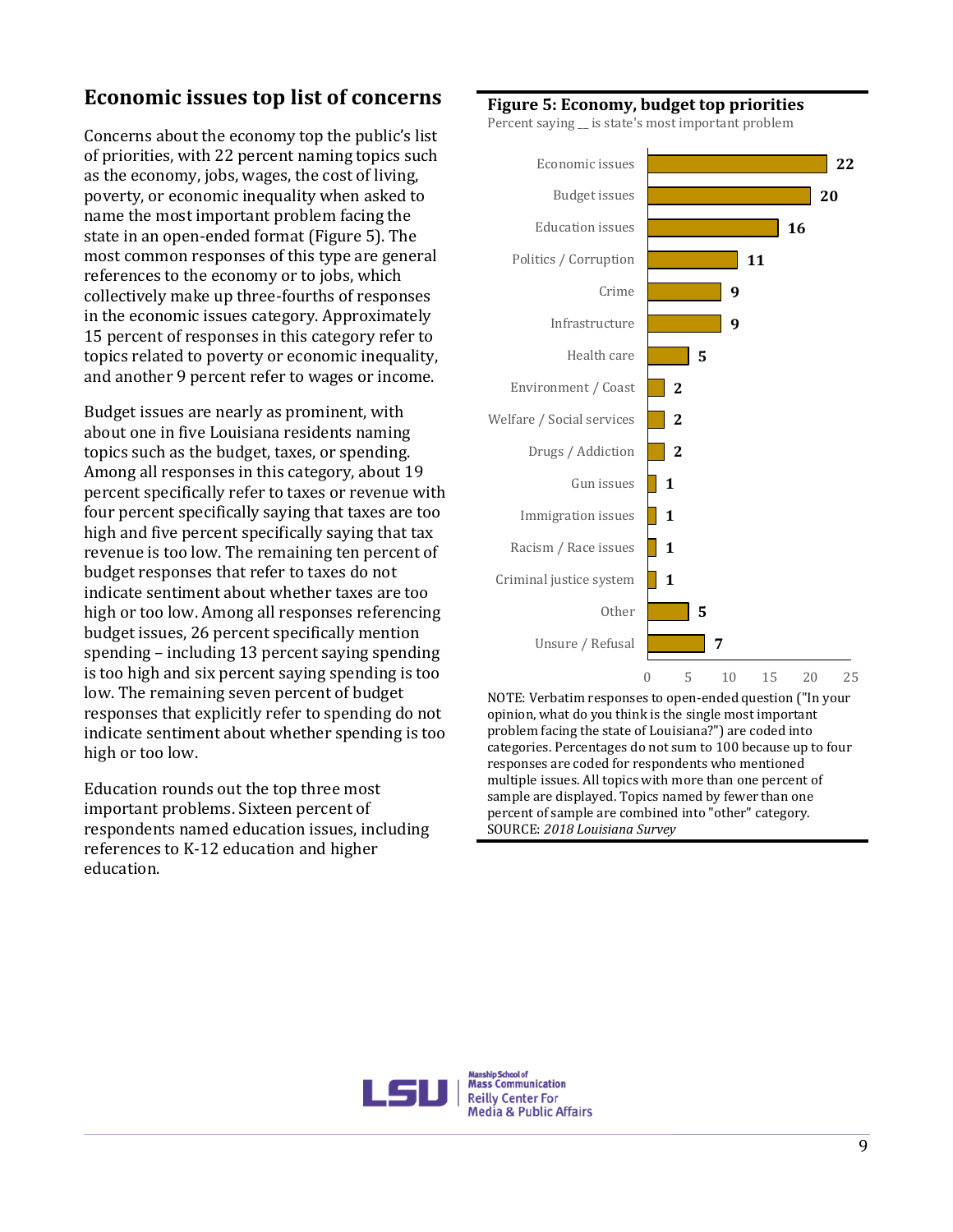## **Worry about availability of jobs, but few say they are worse off financially than a year ago**

Respondents were randomly assigned to two groups, one of which was asked about the availability of "jobs" in their community while the other was asked about the availability of "good jobs." Most state residents see a scarcity of employment opportunities: 60 percent say "jobs" are difficult to find in their community and 66 percent say "good jobs" are difficult to find.

Women, blacks, those without a college degree, and those with household income below the state median are more likely to say that "jobs" and "good jobs" are difficult to find.

There is also a significant partisan gap in perceptions about the availability of employment opportunities. A majority of Democrats (69 percent) say "jobs" are difficult to find, but only 44 percent of Republicans believe "jobs" are hard to find. This 25 point gap across the political parties in these beliefs, however, shrinks to just eight points when it comes to the availability of "good jobs." Majorities of both Democrats (75 percent) and Republicans (67 percent) think these kinds of jobs are difficult to find in their communities.

Despite a general skepticism about the availability of jobs, evaluations of personal finances have improved slightly from 2017. When asked "Would you say that you are better off financially, worse off, or about the same as you were a year ago?", only 17 percent say they are worse off now than a year ago – a smaller share than said so when asked the same question in 2017 (23 percent). On the other hand, less than one in four residents (22 percent) say their financial situation has improved. A majority says they are getting along about the same as they were a year ago (59 percent).

Asked a similar question about the economy in Louisiana as a whole, 38 percent believe it has worsened. Another 37 percent think the economy has remained the same, and 20 percent believe it has improved. Although there are no significant partisan differences in perceptions of the state economy, there are significant demographic gaps. Women, blacks, those without a college degree, and those with household income below the state median are generally more likely to say the state's economy is getting worse.

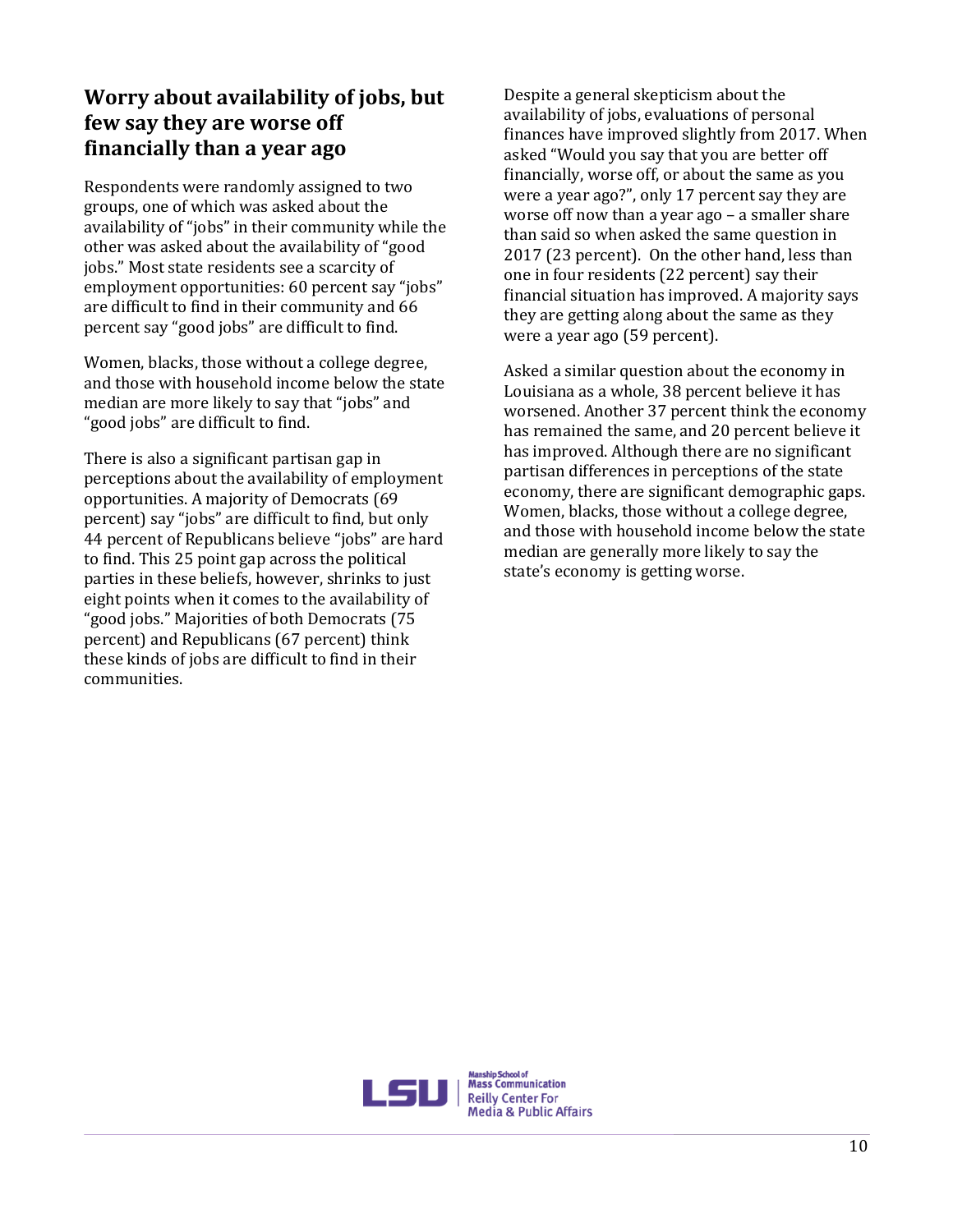#### **Figure 6: Confidence that state can solve important problems remains low**

Percent saying "very" or "somewhat" confident in state government to address state's most important problem effectively



### **Confidence in state's ability to solve important problems remains low**

Public confidence in state government to deal effectively with the most important problems remains about where it has been since 2014. Just over a third (37 percent) say they are "very" or "somewhat" (Figure 6).<sup>2</sup> Confidence remains well below the heights seen in the early years of the Blanco and Jindal administrations.

politics/corruption or racism/race issues categories tend to have slightly less confidence, and individuals whose responses fall into the drugs/addiction category or indicated that they did not know a problem tend to have slightly more confidence, on average.



 $\overline{\phantom{0}}$ <sup>2</sup> The question specifically asks respondents about their confidence in state government to effectively address the problem they named in the previous question about the single most important problem facing the state. Generally, confidence does not vary by the problem named. The exceptions are that individuals whose responses fall in the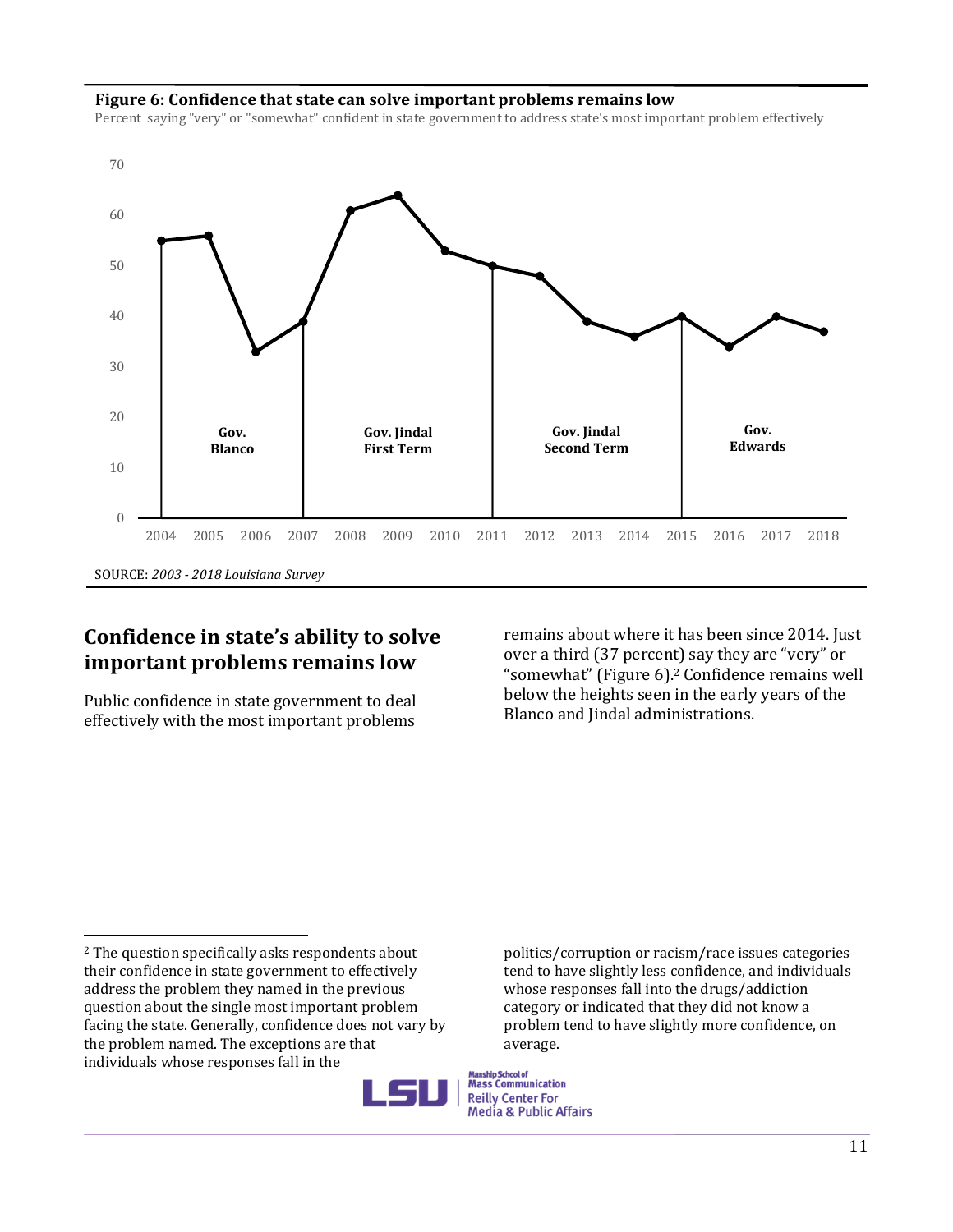# **Survey Methodology**

The analysis in this report is based on telephone interviews conducted among a statewide sample of 852 adults (18 years of age or older) living in Louisiana. The survey was conducted by interviewers at Louisiana State University's Public Policy Research Lab. The sample includes 326 respondents interviewed via landline telephone and 526 respondents interviewed on a cellphone, including 344 who do not have a landline telephone. The design of the landline sample ensures representation of both listed and unlisted numbers by use of random digit dialing. The cell phone sample is randomly drawn from known, available phone number banks dedicated to wireless service. Both samples, landline and cellphone, were provided by Marketing Systems Group.

The combined landline and cell phone sample is weighted using an iterative procedure that matches race, education, household income, gender and age to known profiles for the adult population of Louisiana found in the Census Bureau's American Community Survey 2016 one-year estimates. The sample is also weighted for population density by parish. Weighting cannot eliminate every source of nonresponse bias. However, proper administration of random sampling combined with accepted weighting techniques has a strong record of yielding unbiased results.

The sample has an overall margin of error of  $+/- 3.4$  percentage points.

In addition to sampling error, as accounted for through the margin of error, readers should recognize that question wording and practical difficulties in conducting surveys can introduce error or bias into the findings of opinion polls. As often as possible, the *Louisiana Survey* follows the wording of relevant questions repeatedly used by reputable public opinion research institutions and projects, such as the Pew Research Center, Gallup Inc., and the American National Election Studies.

Interviews for this survey were conducted from January 26 to March 3, 2018. Because data collection overlaps with a special session of the Louisiana Legislature from February 19 to March 3, 2018, responses to questions included in this report were analyzed for any differences between the pre-session interviews and interviews conducted during the session, controlling for mode of interview. With one exception, there is no evidence for differences by date of interview. The exception is that Democrats interviewed after the start of the special session rate the Democratic Party in Louisiana as slightly more liberal on average by about half a point on the ideology scale. There is no similar difference among Republicans or independents.

The *2018 Louisiana Survey* has a response rate of 11 percent. This response rate is the percentage of eligible residential households or personal cell phones in the sample for which an interview is completed. The rate is calculated using the American Association for Public Opinion Research's method for Response Rate 3 as published in their Standard Definitions. Response rates for telephones have been on decline for several decades and frequently fall in the single digits even among the very best survey research organizations. The response rate for this survey is within the typical range for reputable live-interviewer telephone survey firms.

Louisiana State University's Public Policy Research Lab, a division of the Reilly Center for Media & Public Affairs, designed the survey questionnaire and sampling strategy, computed the survey weights, and conducted all statistical analysis.

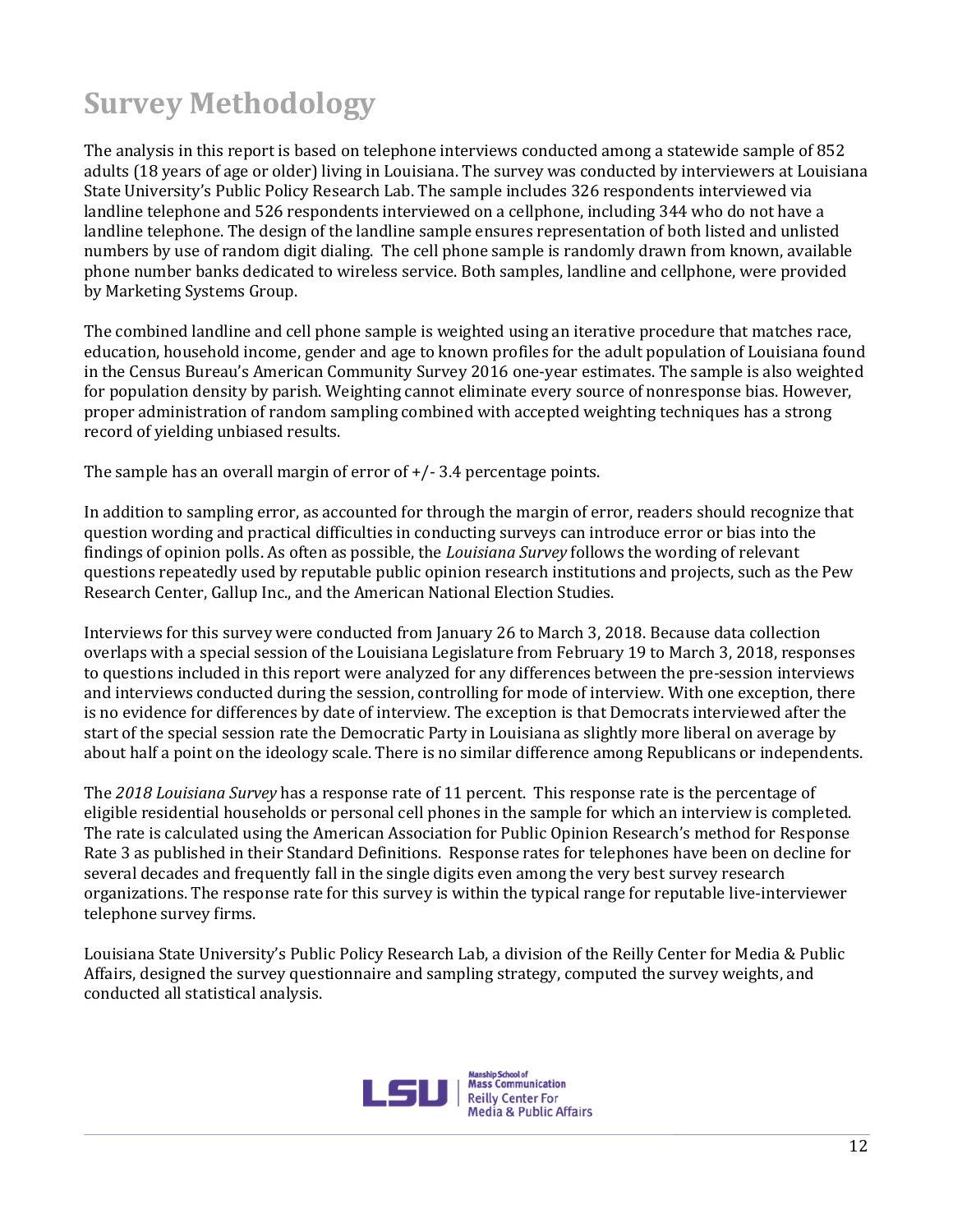# **Question Wording & Toplines**

NOTE: Unless otherwise indicated, results are for the total sample. Not all respondents were asked each question, and questions asked to a subset of respondents are labelled accordingly. For these questions, percentages are only for those respondents who were asked the particular question. Percentages may not sum to 100 due to rounding.

#### **Q1.**

To begin with, would you say things are generally going in the right direction, or do you think things are going in the wrong direction here in Louisiana?

| Right direction                  | 39 |
|----------------------------------|----|
| Wrong direction                  | 50 |
| Don't know/Refused [VOLUNTEERED] | 12 |

#### **Q2. [OPEN-ENDED QUESTION]**

In your opinion, what do you think is the single most important problem facing the state of Louisiana?

#### **VERBATIM RESPONSES RECORDED AND CODED INTO CATEGORIES (SEE FIGURE 5)**

#### **Q3.**

How much confidence would you say you have in state government to effectively address this problem? Would you say you are very confident, somewhat confident, not very confident, or not at all confident?

| Very confident            | h  |
|---------------------------|----|
| Somewhat confident        | 31 |
| Not very confident        | 34 |
| Not at all confident      | 27 |
| Don't know/Refused [VOL.] |    |

#### **Q4.**

We are also interested in how people are getting along financially these days. Would you say that you are better off financially, worse off, or about the same as you were a year ago?

| Better                    | 22 |
|---------------------------|----|
| Same                      | 59 |
| Worse                     | 17 |
| Don't know/Refused [VOL.] |    |

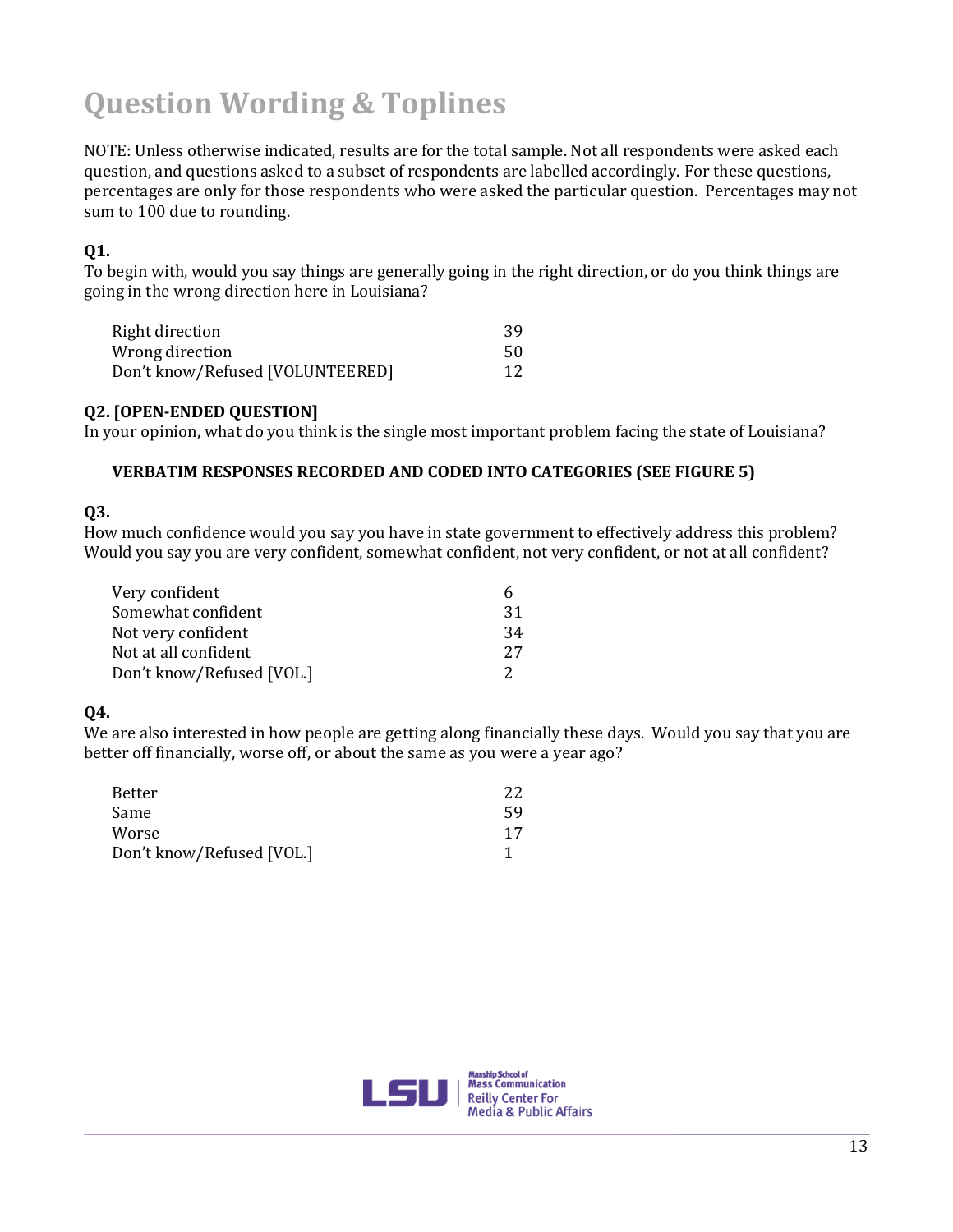#### **Q5.**

Now thinking about the economy in Louisiana as a whole, would you say that over the past year the state's economy has gotten better, stayed the same or gotten worse?

| Better                    | 20 |
|---------------------------|----|
| Same                      | 37 |
| Worse                     | 38 |
| Don't know/Refused [VOL.] |    |

#### **Q6A. [RESPONDENTS RANDOMLY ASSIGNED EITHER TO Q6A OR Q6B]**

Thinking now about job opportunities where you live, would you say there are plenty of jobs available in your community or are jobs difficult to find?

| Plenty available                               | 31 |
|------------------------------------------------|----|
| Difficult to find<br>Don't know/Refused [VOL.] | 60 |
|                                                |    |

#### **Q6B. [RESPONDENTS RANDOMLY ASSIGNED EITHER TO Q6A OR Q6B]**

Thinking now about good job opportunities where you live, would you say there are plenty of good jobs available in your community or are jobs difficult to find?

| Plenty available          | 28 |  |
|---------------------------|----|--|
| Difficult to find         | 67 |  |
| Don't know/Refused [VOL.] |    |  |

#### **Q7A. [RESPONDENTS RANDOMLY ASSIGNED EITHER TO Q7A OR Q7B]**

On another topic, thinking about elected officials in state government who share your positions on the most important issues facing Louisiana. Should they work with elected officials they disagree with, even if it results in some policies you don't like, or should they stand up for their positions, even if that means little gets done in state government?

| They should work with elected officials they disagree with | 60 |
|------------------------------------------------------------|----|
| They should stand up for their positions                   | 32 |
| Don't know/Refused [VOL.]                                  |    |

#### **Q7B. [RESPONDENTS RANDOMLY ASSIGNED EITHER TO Q7A OR Q7B]**

On another topic, thinking about elected officials in state government who share your positions on the most important issues facing Louisiana. Should they work with elected officials they disagree with, even if it results in some policies you don't like, or should they stand up for their positions, even if that keeps government from solving the problems facing the state?

| They should work with elected officials they disagree with | 61 |
|------------------------------------------------------------|----|
| They should stand up for their positions                   | 32 |
| Don't know/Refused [VOL.]                                  |    |

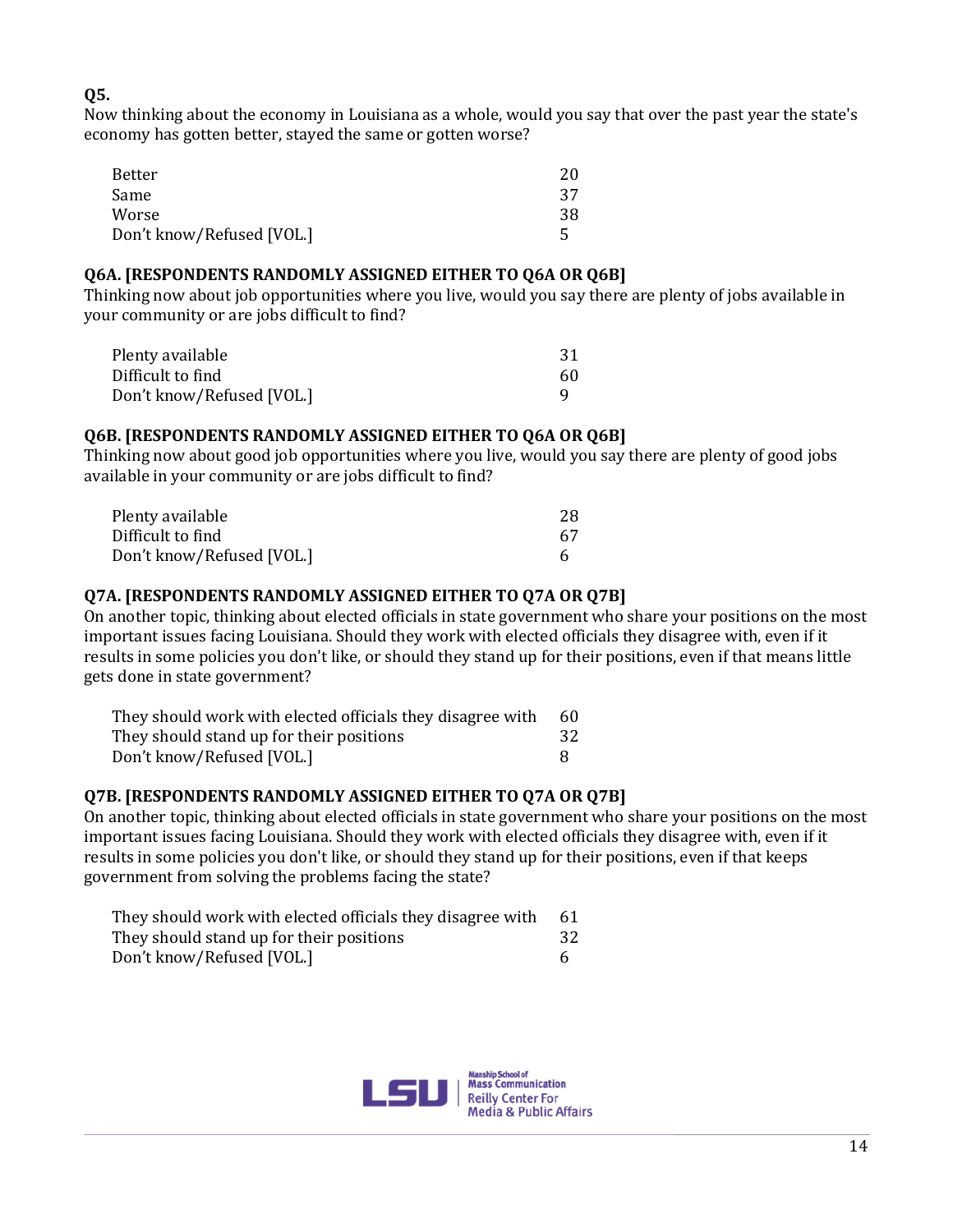#### **Q8.**

Do you think the state is more politically divided these days than in the past, or not?

| Yes, it is more politically divided | 73 |  |
|-------------------------------------|----|--|
| No, it is not more divided          | 22 |  |
| Don't know/Refused [VOL.]           |    |  |

#### **Q9.**

This year, do you think Republicans and Democrats in state government will work together to solve problems or do you think they will bicker and oppose one another even if it keeps them from solving problems?

| Work together                 | 18 |
|-------------------------------|----|
| Bicker and oppose one another | 79 |
| Don't know/Refused [VOL.]     | 4  |

#### **Q10. [ORDER OF Q10 AND Q11 RANDOMIZED]**

Would you say that the Democratic Party in Louisiana is very liberal, liberal, somewhat liberal, moderate, somewhat conservative, conservative, or very conservative?

| Very liberal              | 16 |
|---------------------------|----|
| Liberal                   | 20 |
| Somewhat liberal          | 15 |
| Moderate                  | 21 |
| Somewhat conservative     | 6  |
| Conservative              | 8  |
| Very conservative         | 4  |
| Don't know/Refused [VOL.] | q  |

#### **Q11. [ORDER OF Q10 AND Q11 RANDOMIZED]**

Would you say that the Republican Party in Louisiana is very liberal, liberal, somewhat liberal, moderate, somewhat conservative, conservative, or very conservative?

| Very liberal              |    |
|---------------------------|----|
| Liberal                   |    |
| Somewhat liberal          |    |
| Moderate                  | 14 |
| Somewhat conservative     | 17 |
| Conservative              | 21 |
| Very conservative         | 23 |
| Don't know/Refused [VOL.] |    |

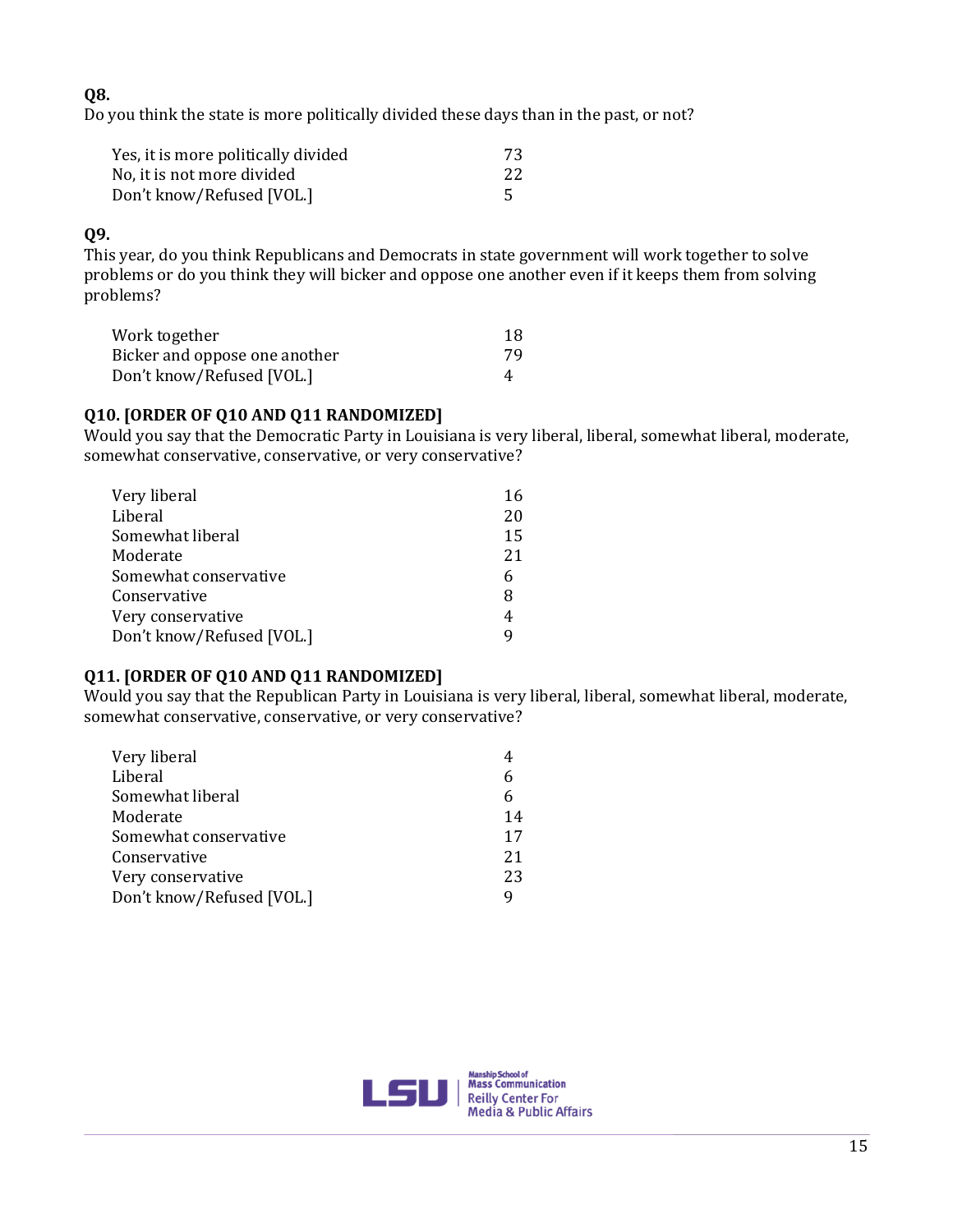#### **Q12.**

In general, how much trust and confidence do you have in the wisdom of the people of Louisiana when it comes to making political decisions? A very great deal, a good deal, not very much, or none at all?

| Very great deal           | x  |
|---------------------------|----|
| Good deal                 | 23 |
| Not very much             | 51 |
| None at all               | 15 |
| Don't know/Refused [VOL.] |    |

#### **Q13.**

How much of the time do you think you can trust the government of Louisiana to do what is right? Just about always, most of the time, only some of the time, or never?

| Just about always         | 2   |
|---------------------------|-----|
| Most of the time          | 19  |
| Only some of the time     | 64. |
| Never                     | 14  |
| Don't know/Refused [VOL.] |     |

#### **INTRO FOR Q14 & Q15.**

I'm going to read you some pairs of statements that will help us understand how you feel about a number of things. As I read each pair, tell me whether the first statement or the second statement comes closer to your own views - even if neither is exactly right.

#### **Q14. [ORDER OF Q14 AND Q15 RANDOMIZED]**

What about... **[IF NECESSARY: "Which statement comes closer to your views, even if neither is exactly right?"]**

| Ordinary citizens can do a lot to influence | 51 |
|---------------------------------------------|----|
| the government in Louisiana if they are     |    |
| willing to make the effort                  |    |
| There's not much ordinary citizens can      |    |
| do to influence the government in           |    |
| Louisiana                                   |    |
| Don't know/Refused [VOL.]                   |    |

#### **Q15. [ORDER OF Q14 AND Q15 RANDOMIZED]**

What about... **[IF NECESSARY: "Which statement comes closer to your views, even if neither is exactly right?"]**

| 28. |
|-----|
|     |
| 70. |
|     |
| 2   |
|     |

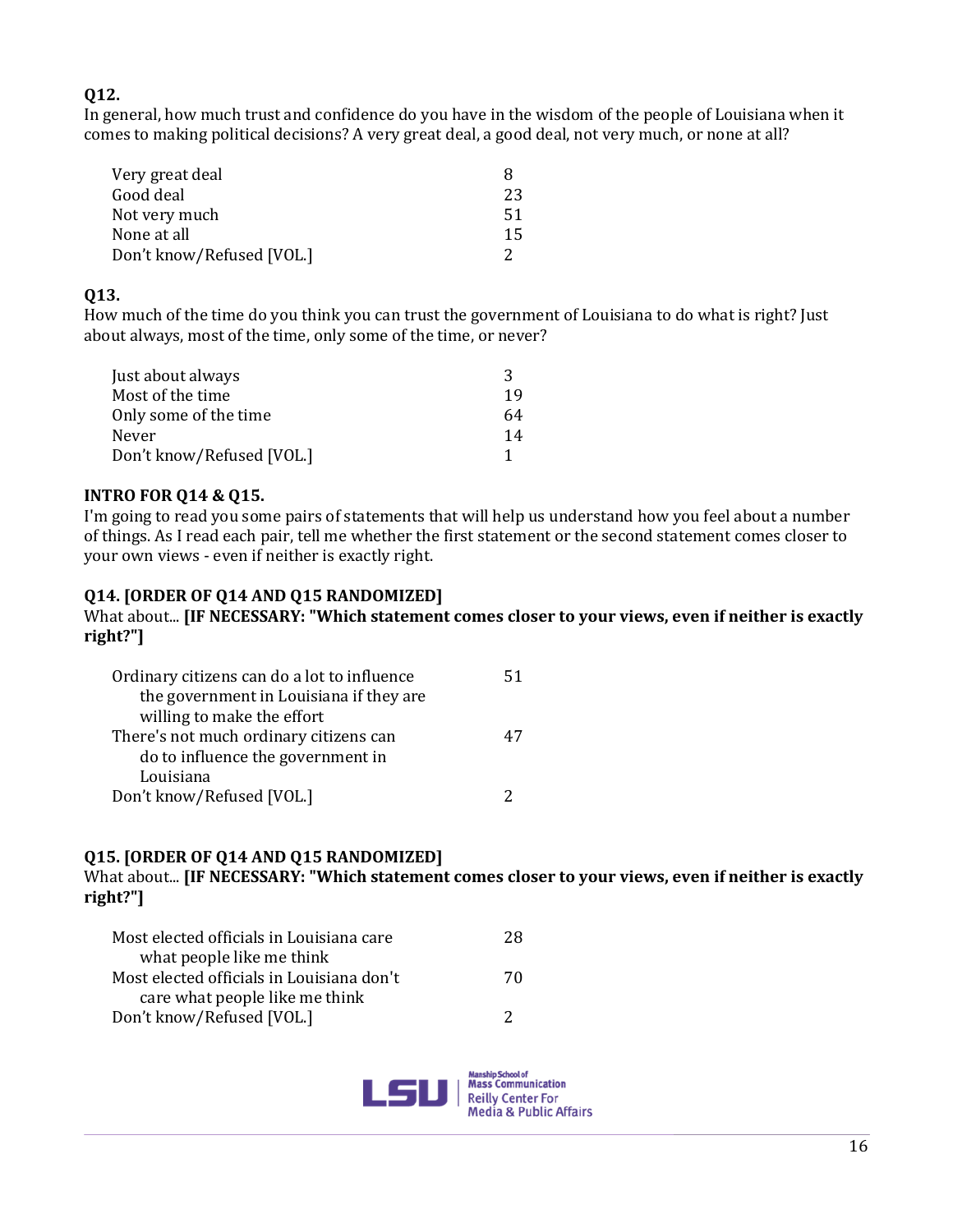#### **Q16. [RESPONDENTS RANDOMLY ASSIGNED EITHER TO ANSWER Q16-18 BEFORE Q19-Q20 OR Q19- Q20 BEFORE Q16-18]**

Generally speaking, do you consider yourself a Democrat, Republican, independent, or what? **[IF Q19-Q20 ASKED BEFORE Q16, THE FOLLOWING WORDING USED INSTEAD: Generally speaking, regardless of how you are registered, do you consider yourself a Democrat, Republican, independent, or what?]**

| Democrat                  | 29 |
|---------------------------|----|
| Republican                | 25 |
| Independent               | 34 |
| Something else            | 8  |
| Don't know/Refused [VOL.] | 4  |

#### **Q17. [ASK IF Q16 IS 'Democrat' OR 'Republican']**

Would you consider yourself a strong or a not so strong **[INSERT RESPONSE TO Q16]**?

| Strong                    | 74  |
|---------------------------|-----|
| Not so strong             | -25 |
| Don't know/Refused [VOL.] |     |

#### **Q18. [ASK IF Q16 IS NEITHER 'Democrat' NOR 'Republican']**

Would you say, you lean to the Democratic Party or Republican Party, or would you say you don't lean to either party?

| Democratic Party           | 16 |
|----------------------------|----|
| Republican Party           | 25 |
| Don't lean to either party | 56 |
| Don't know/Refused [VOL.]  |    |

#### **Q19.**

Which of these statements best describes you: Are you absolutely certain that you are registered to vote at your current address; are you probably registered, but there is a chance your registration has lapsed; or are you not registered to vote at your current address?

| Absolutely certain registered | 81 |
|-------------------------------|----|
| Probably registered           |    |
| Not registered                | 15 |
| Don't know/Refused [VOL.]     |    |